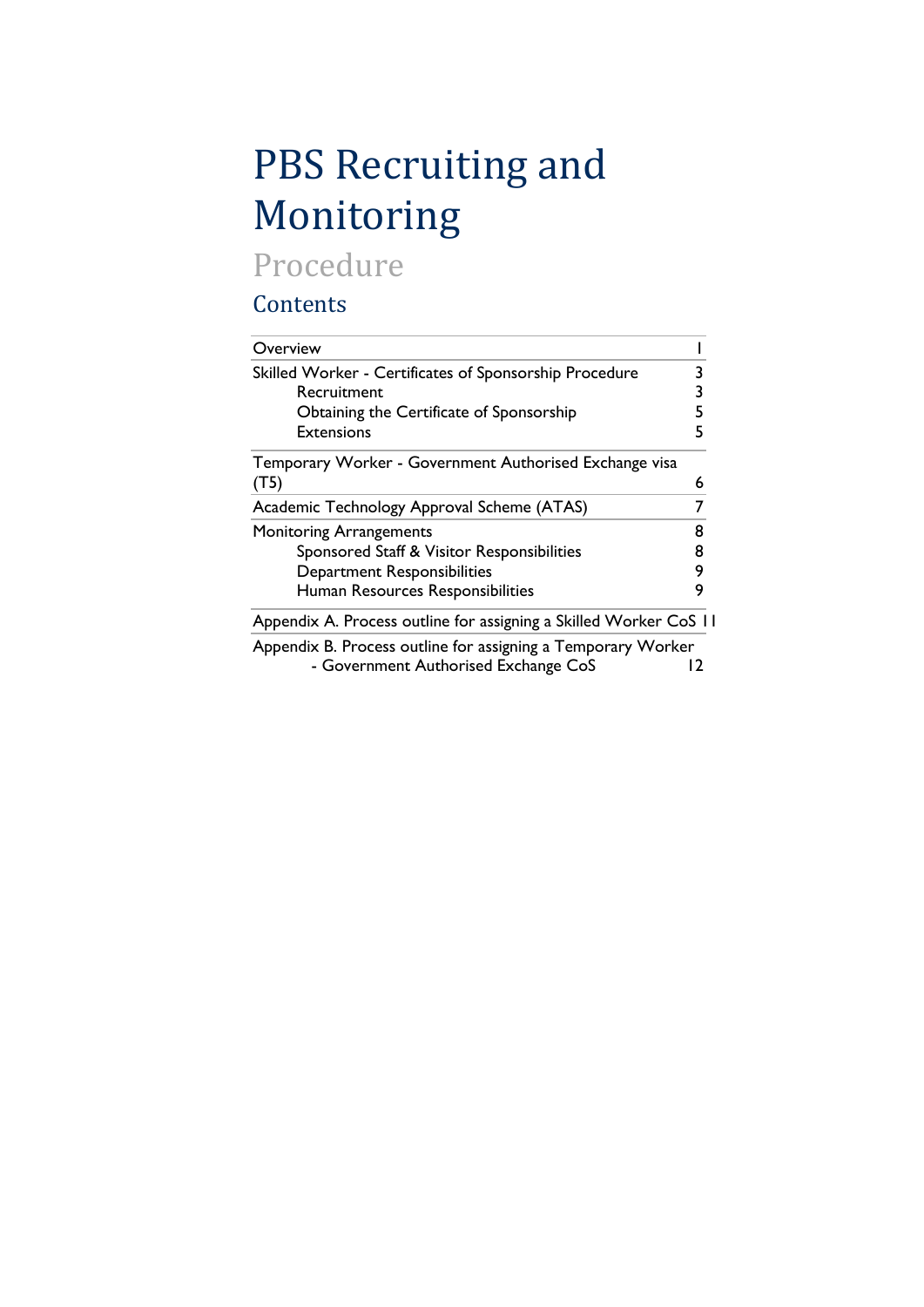# PBS Recruiting and Monitoring

## Procedure

### <span id="page-1-0"></span>**Overview**

- 1. The University is required to consider immigration requirements/implications for all prospective international (non-UK) staff and existing staff. Different obligations and procedures apply dependent on the immigration status of the individual(s) concerned and the nature of employment the University is offering.
- 2. It is acknowledged that this is a complex legal area, heavily dependent on individual circumstances and subject to short notice legislative and Home Office policy changes. Consequently, this procedure is designed to cover the most common circumstances and to maximise compliance.
- 3. Individuals will normally be eligible to work in the UK if they are in one of the following categories:
	- A legal national of the UK or Irish Citizen
	- A dependent, husband, wife or civil partner of a UK national or individual who has an existing right to work in the UK and who holds a dependent visa
	- Possesses Indefinite Leave to Remain or a UK ancestry visa
	- Possesses a Global Talent visa
	- An EU, EEA or Swiss citizen (or a Dependent of) who has pre-settled or settled status under the EU Settlement Scheme. (The deadline for applying is 30 June 2021. You must have started living in the UK by 31 December 2020).
	- Possesses a Tier 1 (Exceptional Talent) visa (this route is now closed to new applications)
	- Possesses a Tier 4/Student visa as defined below which entitles them to work up to a maximum of 20 hours per week, dependent on level of study and when the work is undertaken in the academic year.
	- Possesses a Tier 4 Doctoral Extension Scheme (DES) visa
	- Possesses a Youth Mobility Scheme visa
	- Possesses a Frontier Work Permit
	- Possesses a Graduate visa (opens Summer 2021)

Eligibility to work in/visit the UK is a condition of employment/formally visiting the University and all new and existing employees, workers and visitors have an obligation to provide evidence in this regard.

- 4. Where there is no existing eligibility to work in the UK or where the current eligibility is insufficient for the work proposed, an application must be made to the Home Office for permission to work in the UK through the Points Based System of Immigration (PBS), prior to employment commencing.
- 5. The relevant categories for immigration for the University's purposes are: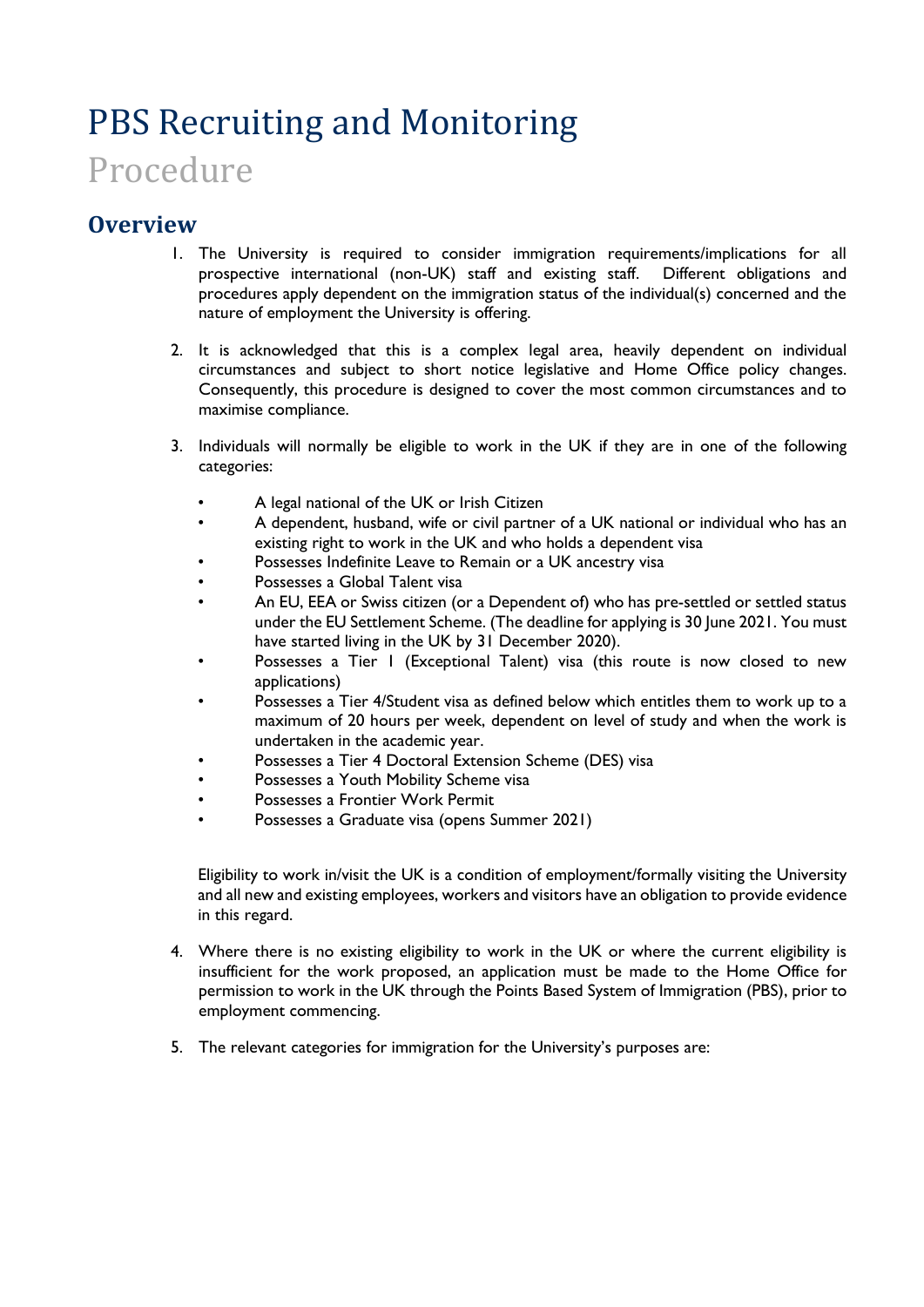**Global Talent:** The Global Talent visa allows the most highly skilled and promising individuals to come to the UK without a job offer. This visa caters for recognised global leaders, and the leaders of tomorrow in science, humanities, engineering, the arts (including film, fashion design and architecture) and digital technology, with individuals' unique skills enriching the UK's knowledge, economy and society. Top scientists and researchers benefit from a quicker endorsement process as part of a fast track STEM scheme.

*Individuals must check eligibility and/or make applications for Global Talent status directly with the Home Office. The University cannot make an application on their behalf. Further guidance can be found on the UK [Government](https://www.gov.uk/global-talent) website.*

**Skilled Worker Visa:** A Skilled Worker visa allows individuals to come to or stay in the UK to do an eligible job with an approved employer. This visa has replaced the Tier 2 (General) work visa. To qualify for a Skilled Worker visa individuals must have a confirmed job offer before applying for a visa and must:

- work for a UK employer that's been approved by the Home Office
- have a 'certificate of sponsorship' from their employer with information about the role they have been offered in the UK
- do a job that's on the list of eligible occupations (see below)
- be paid a minimum salary how much depends on the type of work they do
- be able to speak, read, write and understand English at a minimum level of B1 (details are outlined in section 7 below). Applicants will usually need to prove knowledge of English when they apply.

Individuals are sponsored by the University to work in a specific job of a medium to high skill nature. Jobs are categorised by a 4-digit Standard Occupational Classification (SOC) Code. The SOC code most relevant to the role will be selected by HR and will be detailed within the Certificate of Sponsorship. The full list of eligible occupations can be found on the Government's [Skilled Worker website.](https://www.gov.uk/government/publications/skilled-worker-visa-eligible-occupations/skilled-worker-visa-eligible-occupations-and-codes)

There are two categories of Certificate of Sponsorship that the University can assign:

• Defined

Defined Certificates of Sponsorship (COS) are requested on a case by case basis from UKVI for individuals based overseas at the point of application.

• Undefined

The University is given an annual allocation of undefined Certificates of Sponsorship (CoS) which are applicable to: existing employees who are looking to extend their stay in the UK in order to continue to work for the University, new and existing employees who are already in the UK and are eligible to switch into the Skilled Worker category; and new and existing employees who currently hold a Tier 2 or Skilled Worker Visa and are either currently working for a different employer; or employed by the University of Strathclyde but are moving to a new role in a different SOC Code.

**Student visa:** This Visa has replaced the Tier 4 Visa. Individuals in this category are generally permitted to work up to 20 hours per week during term-time and full-time outwith term-time until their visa expires (dependent on level of study and when the work is undertaken). No changes are required to the visa to allow this to happen. It should be noted that PhD students do not have set term-times and are limited to 20 hours per week all year round.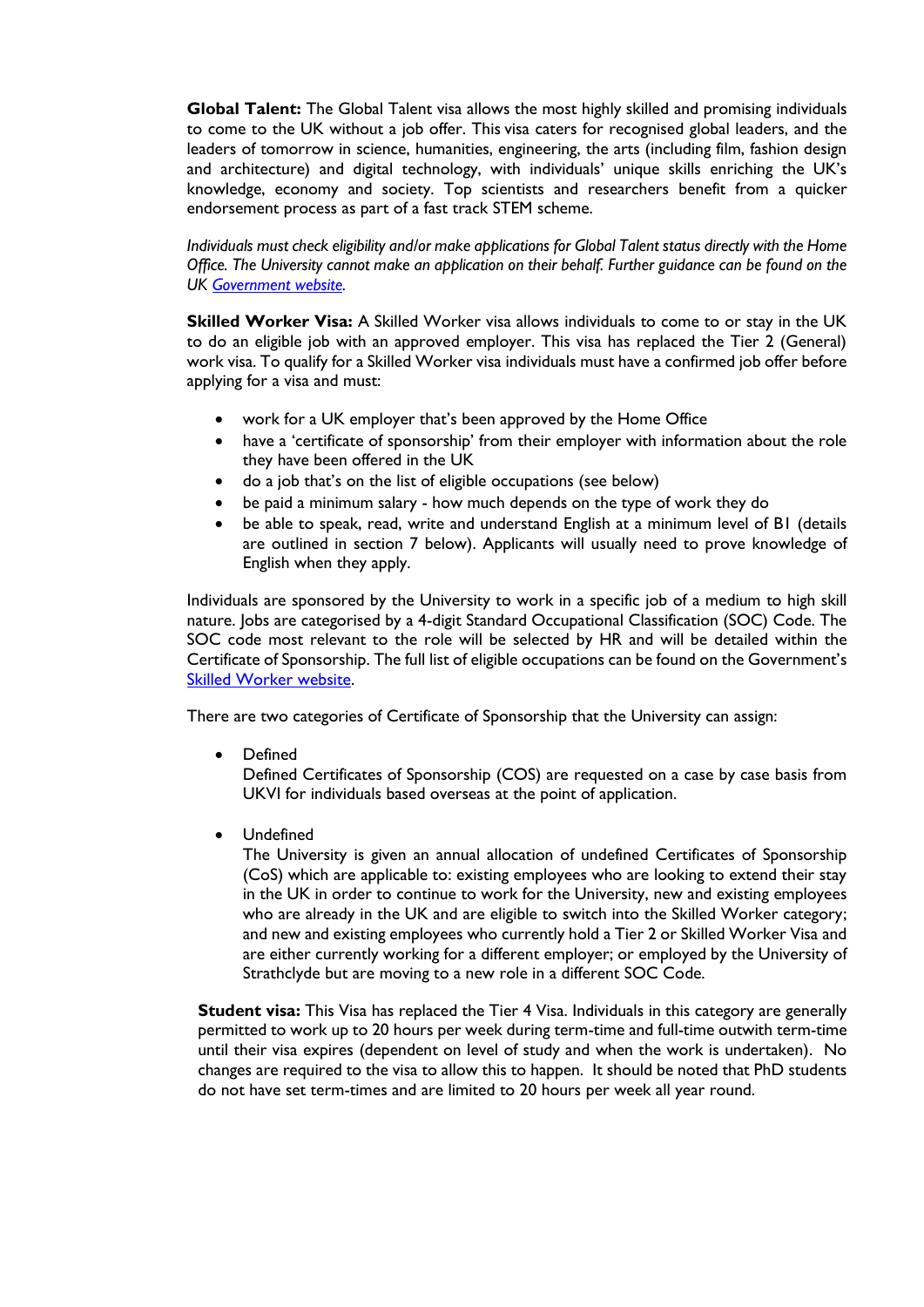**Temporary Worker - Government Authorised Exchange visa (T5):** This visa has replaced the Tier 5 (Temporary Worker - Government Authorised Exchange) visa. Individuals are sponsored by the University to come to the UK for a period of up to 24 months via approved Government Authorised Exchange schemes to share knowledge, experience and best practice and to experience the social and cultural life of the UK. This category cannot be used to fill job vacancies or to bring unskilled labour to the UK.

6. The University has an A-rated licence to sponsor employees under the Skilled Worker and Temporary Worker - Government Authorised Exchange visa (T5) routes.

## <span id="page-3-0"></span>**Skilled Worker - Certificates of Sponsorship Procedure**

#### <span id="page-3-1"></span>**Recruitment**

- 7. As detailed within the University's [Staff Appointment Protocols](https://www.strath.ac.uk/professionalservices/media/ps/humanresources/policies/Staff_Appointment_Protocols.pdf) posts are normally subject to the standard advertising and appointment arrangements.
- 8. As per [Sponsor Guidance Appendix D: keeping records for sponsorship](https://assets.publishing.service.gov.uk/government/uploads/system/uploads/attachment_data/file/946067/2020-12-18_Sponsor-guidance-Appendix-D-12-20_v2.0__002_.pdf) the University must retain evidence of any recruitment activity undertaken including:
	- A copy of the job advert, which must include: the job title; the location of the job; the main duties and responsibilities of the job; the skills, qualifications and experience needed for the job; an indication of the salary package or salary range; and the closing date for applications.
	- Where the vacancy was advertised in a national newspaper or professional journal: a copy of the job advertisement as it appeared in the given medium, clearly showing the title and date of the publication and the closing date for applications.
	- Where the vacancy was advertised on the internet, including our own website: a screen shot from the website hosting the advertisement, on the day the vacancy is first advertised, which clearly shows all of the following: the name of the website; contents of the advert; the Uniform Resource Locator (URL) (website address); date the vacancy was first advertised (if stated); and closing date for applications.
	- Where the vacancy has been advertised online through the Jobcentre Plus 'Find a Job' service (or its predecessor, Universal Jobmatch): a screen shot from the relevant government website on the day the vacancy is first advertised which clearly shows all of the following: the logo of the relevant government website hosting the job advertisement; the URL; the contents of the advert; the date the vacancy was first advertised (if stated); the closing date for applications; and any job reference number (if stated).
- 9. In order for a Skilled Worker Certificate of Sponsorship to be raised the individual must be able to score a minimum of 70 points from the following attributes: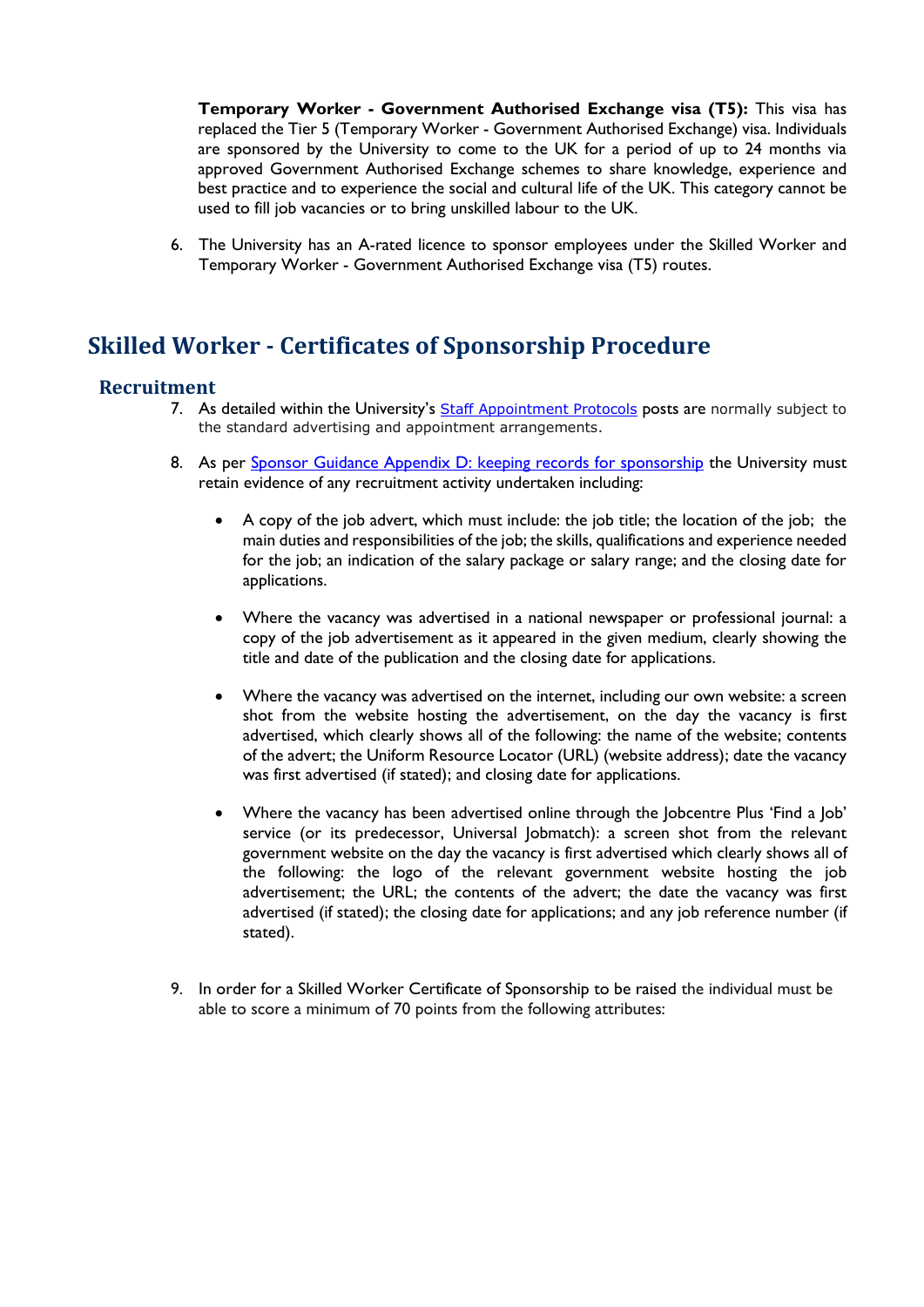| <b>Characteristics</b>                                                                                                                                                                                                                                                                                                                                                                                                                                                                                                                                                                                                                                                                           | <b>Mandatory/</b><br><b>Tradeable</b> | <b>Points</b>   |
|--------------------------------------------------------------------------------------------------------------------------------------------------------------------------------------------------------------------------------------------------------------------------------------------------------------------------------------------------------------------------------------------------------------------------------------------------------------------------------------------------------------------------------------------------------------------------------------------------------------------------------------------------------------------------------------------------|---------------------------------------|-----------------|
| Offer of job by approved sponsor                                                                                                                                                                                                                                                                                                                                                                                                                                                                                                                                                                                                                                                                 | Mandatory                             | 20              |
| Job at appropriate skill level (RQF level 3 and above) <sup>1</sup>                                                                                                                                                                                                                                                                                                                                                                                                                                                                                                                                                                                                                              | Mandatory                             | 20              |
| Speaks English at required level (B1)                                                                                                                                                                                                                                                                                                                                                                                                                                                                                                                                                                                                                                                            | Mandatory                             | 10              |
| Evidenced by:                                                                                                                                                                                                                                                                                                                                                                                                                                                                                                                                                                                                                                                                                    |                                       |                 |
| being a national of a majority English speaking country;<br>$\bullet$<br>having shown you meet the required level in a previous successful<br>$\bullet$<br>immigration application;<br>having a GCSE, A level, Scottish National Qualification level 4 or 5, Scottish<br>$\bullet$<br>Higher or Advanced Higher in English;<br>having a degree-level academic qualification that was taught in English - if you<br>$\bullet$<br>studied abroad, you will need to apply for confirmation through UK NARIC<br>that your qualification is equivalent to a UK bachelor's degree, master's<br>degree or PhD;<br>passing a Secure English Language Test (SELT) from an approved provider.<br>$\bullet$ |                                       |                 |
| Salary of £20,480 to £23,039 or at least 80% of the going rate for the profession<br>(whichever is higher) <sup>2</sup>                                                                                                                                                                                                                                                                                                                                                                                                                                                                                                                                                                          | Tradeable                             | $\mathbf 0$     |
| Salary of £23,040 to £25,599 or at least 90% of the going rate for the profession<br>(whichever is higher) <sup>2</sup>                                                                                                                                                                                                                                                                                                                                                                                                                                                                                                                                                                          | Tradeable                             | 10              |
| Salary of $£25,600$ or above or at least the going rate for the profession (whichever<br>is higher) <sup>2</sup>                                                                                                                                                                                                                                                                                                                                                                                                                                                                                                                                                                                 | Tradeable                             | 20              |
| Job in a shortage occupation as designated by the Migration Advisory Committee                                                                                                                                                                                                                                                                                                                                                                                                                                                                                                                                                                                                                   | Tradeable                             | 20              |
| Education qualification: PhD in a subject relevant to the job                                                                                                                                                                                                                                                                                                                                                                                                                                                                                                                                                                                                                                    | Tradeable                             | $\overline{10}$ |
| Education qualification: PhD in a STEM subject relevant to the job                                                                                                                                                                                                                                                                                                                                                                                                                                                                                                                                                                                                                               | Tradeable                             | 20              |

<span id="page-4-0"></span> $\overline{a}$ 

<sup>&</sup>lt;sup>1</sup> The job which the migrant worker has been offered must be at a minimum skill level equivalent to RQF level 3 as identified by the Standard Occupational Classification (SOC) code published by the Office of National Statistics (ONS) which best represents the job in question. Generally RQF level 3 would indicate a skill level equivalent to A-Level and equivalent.

 $2$  The job offer must meet the applicable minimum salary threshold. This is the higher of either: the general salary threshold set by Her Majesty's Government on advice of the independent Migration Advisory Committee at £25,600; or the specific salary requirement for the occupation, known as the "going rate". All applicants will be able to trade characteristics, such as their qualifications, against a lower salary to get the required number of points. If the job offer is less than the minimum salary requirement, but no less than £20,480, an applicant may still be eligible if they have: a job offer in a specific shortage occupation; a PhD relevant to the job; or a PhD in a STEM subject relevant to the job. There are different salary rules for workers in certain health or education jobs, and for "new entrants" at the start of their careers. The "new entrants" rate applies to those switching from the Student or Graduate route to the Skilled Worker route; those under the age of 26 on the date of their application; or those who are working towards recognised professional qualifications or moving directly into postdoctoral positions (for SOC codes 2111, 2112, 2113, 2114: 2119 and 2311 only). For 'new entrants' the salary may be 30% lower than the "going rate", but a salary minimum of £20,480 must always be met. The salary amount is based on gross salary which includes any guaranteed bonuses and any allowances detailed in UKVI guidance. Some historical rules apply in cases where the migrant worker has previously been granted leave prior to 24 November 2016.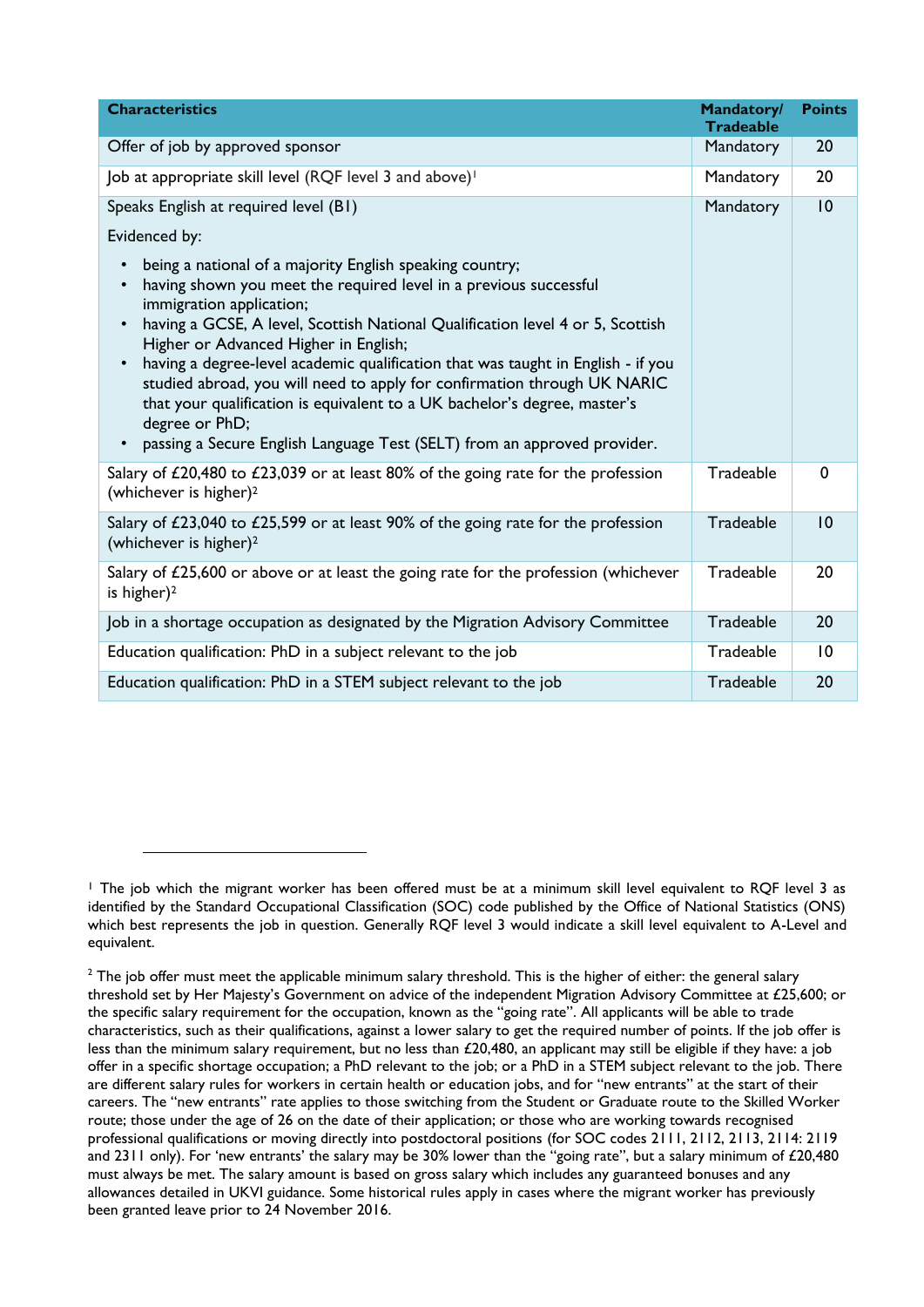10. The University recruits to a wide variety of posts at different skill levels and with different specialisms therefore Recruiting Managers should discuss an appropriate recruitment process with their HR Adviser (or equivalent HR recruitment lead).

#### <span id="page-5-0"></span>**Obtaining the Certificate of Sponsorship**

- 11. Level 1 and Level 2 Users (SMS Users) of the Sponsorship Management System (SMS) within HR are responsible for assigning Certificates of Sponsorship (CoS) for Skilled Worker visas and Temporary Worker - Government Authorised Exchange visas (T5) via the SMS.
- 12. An outline of the process that is followed for assigning a Skilled Worker CoS can be found in Appendix A.
- 13. It should be noted that, even if the University has been given a Skilled Worker Certificate of Sponsorship for the post, there is no guarantee that the candidate will be given a Skilled Worker visa.
- 14. The University covers the cost of the Skilled Worker Certificate of Sponsorship however the candidate is required to pay the relevant fee when making a visa application and will also be required to submit original documentation to Home Office as part of this application process. If a relocation package has been agreed as part of the recruitment process, it is possible for the candidate to use part of this allowance to cover the fee amount (including dependents). A loan facility is also available to candidates and existing employees to access which can be repaid over a time period of up to 12 months.
- 15. The candidate's application for permission to enter the UK or permission to stay in the UK is managed between the candidate and the Home Office. The University has no formal role in this application beyond providing the CoS reference. The candidate should however advise the University at the earliest opportunity of the outcome of this application or any delays in the application being processed.
- 16. On or prior to the first day of employment all new employees are required to report in person to the HR Office and provide evidence of their eligibility to work in the UK3. In the case of migrant workers, this includes a certified copy of the biometric residence permit issued by UKVI. The HR Adviser or HR Assistant who meets with the new employee at this time is responsible for updating the HR/Payroll System on the day of receipt, with relevant details taken from documents and for filing copies of these in the individual's personal file.

#### <span id="page-5-1"></span>**Extensions**

- 17. Expiry dates of right to work documentation will be recorded on the HR/Payroll System.
- 18. As part of the process which is used in the management of Fixed Term Contracts, **HR** will advise Heads of Department/School of any fixed term contract expiry dates in their area six months in advance of the contract expiry. Reminders are sent four and two months before the expiry of contract if no response from the Department/School has been received. This includes those fixed term contract expiry dates which correlate with the expiry of the current leave to remain for migrant workers.
- 19. Three months before the expiry date of the visa, if it is intended that the employee will remain employed by the University after this expiry date, the **HR Adviser** will contact the **Employee**  and the Head of Department/School regarding the extension to the visa.

<sup>&</sup>lt;sup>3</sup> As a result of COVID-19, the HR Directorate is currently working remotely and all Right to Work checks are being conducted remotely. In-person checks will be conducted via personal invitation to attend the HR Office, when the HR Office re-opens.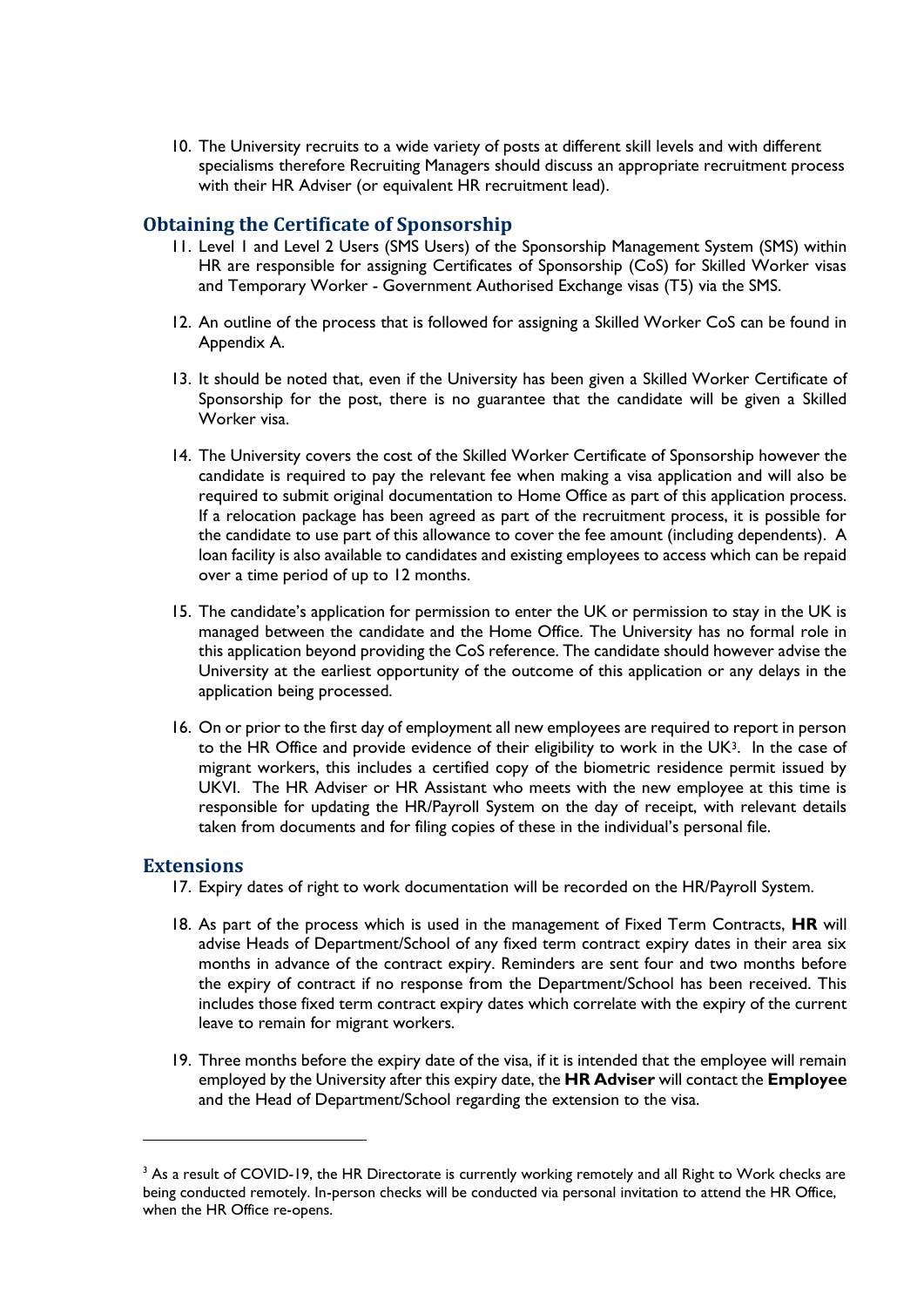- 20. The **Employee** should raise the matter with their Head of Department/School (and the HR Adviser) if contact has not been made on the issue by two months prior to the expiry of the visa.
- 21. The **Line Manager** will raise any required associated paperwork to ensure all supporting evidence is in place to allow the CoS extension to be progressed e.g. in cases where the extension to visa relates to an extension to contract not previously authorised the Authority to Appoint (ATA) should be fully authorised before the request to extend the visa is made.
- 22. When all supporting processes have been concluded and all relevant documentation is available, the CoS will be raised as outlined in Appendix A.
- 23. A Skilled Worker extension must be made when the relevant employee is in the UK. If the **Employee** will be undertaking international travel near the expiry date for their visa they must check that they can return to the UK and make an extension application before the expiry date.
- 24. If the Employee obtains a different post with the University but the post is within the same SOC code and the salary level is at least at the level they are currently employed on or the minimum for the SOC code, a new CoS is not required. Where this is not the case and the post is not on the list of government recognised shortage occupations, a new application must be made and the requirements set out in paragraph 9 met.
- 25. The University covers the cost of the Skilled Worker Certificate of Sponsorship extension however the candidate is required to pay the relevant fee when making a visa application and will also be required to submit original documentation to the Home Office as part of this application process. As above, a loan facility is available to assist employees in managing the costs associated with this process.
- 26. It should be noted that there is no guarantee of a Skilled Worker Certificate of Sponsorship being granted to cover the extension for the post, and even where the CoS is granted, there is no guarantee that the candidate will be given a Skilled Worker visa extension by the Home Office.

## <span id="page-6-0"></span>**Temporary Worker - Government Authorised Exchange visa (T5)**

27. The GAE route is for people who wish to come to the UK through an approved scheme that aims to share knowledge, experience and best practice. In order for a Temporary Worker - Government Authorised Exchange CoS to be raised, the individual researcher (including academics, researchers, scientists, research engineers and other skilled research technology specialists) must be hosted at the University and fall under the following programme:

#### • **Research Programme**

This scheme allows participants to undertake research programmes and fellowships on a scientific, academic, medical, or government research project at a UK Higher Education Provider or another research institution operating under the approval of a relevant government department. The relevant government department may also offer financial sponsorship for the institution. Approved schemes allow participants to take part for a maximum of 2 years.

- 28. The University may sponsor a Visitor to come to the UK via this route, subject to the requirements under the University's [Guidance on Visiting/Honorary Appointments](https://www.strath.ac.uk/professionalservices/media/ps/humanresources/policies/Guidance_on_Visiting-Honorary_Appointments.docx) being met.
- 29. GAE Workers can bring their family members (dependent partner and dependent children) to the UK, if they meet the relevant immigration requirements for dependants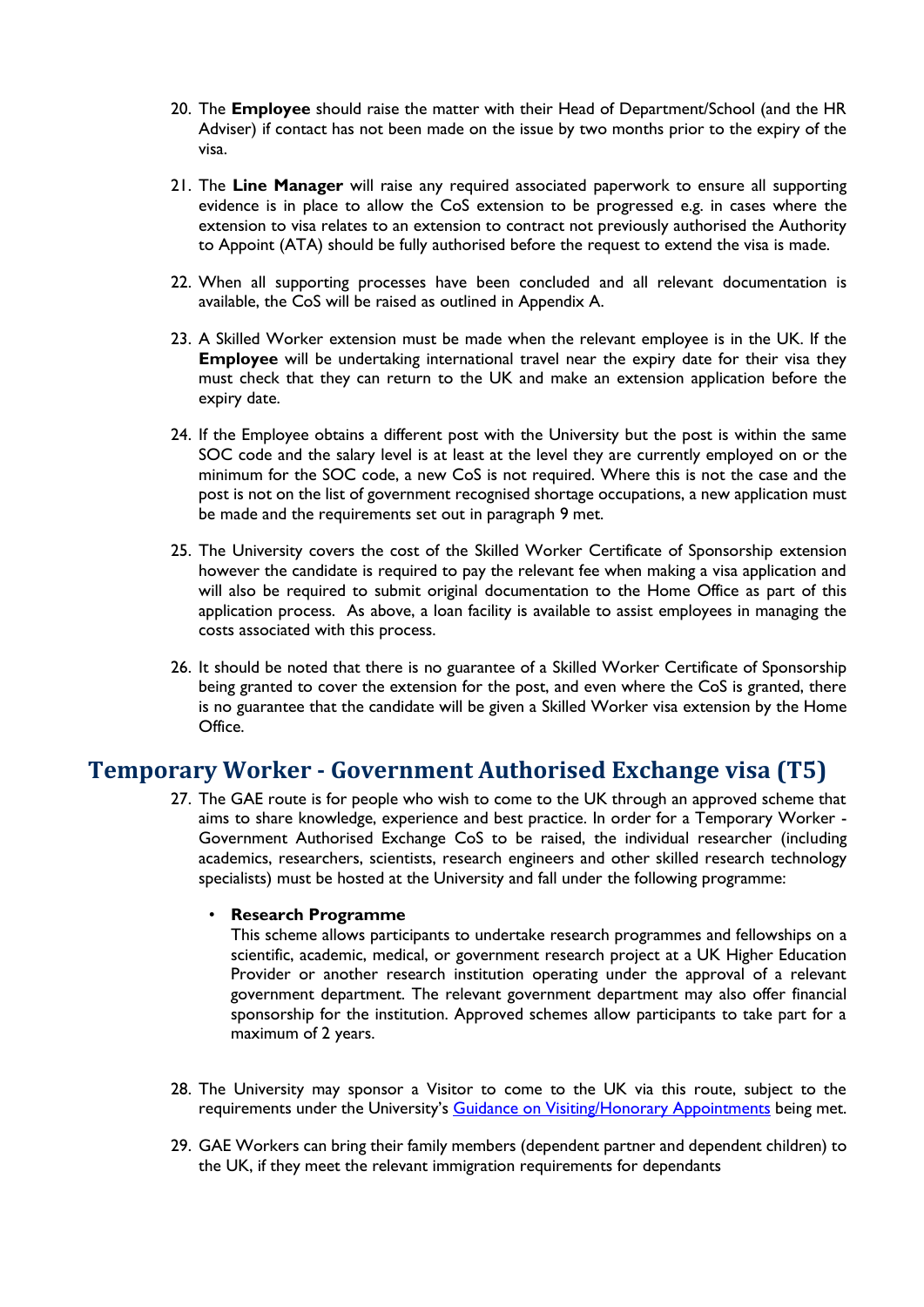- 30. The researcher may be funded by their host (the University), their overseas employer or an independent UK or non-UK funding body. The researcher cannot be self-funded and must be in receipt of funding which at least meets the [National Minimum Wage.](https://www.gov.uk/national-minimum-wage-rates)
- 31. The University has an established scheme for research programmes which can be utilised to recruit Sponsored Visiting Researchers.
- 32. A Sponsored Visiting Researcher cannot be employed to fill an existing job vacancy or where, if the researcher was not sponsored to undertake the work, the work would be undertaken by someone else. The role that they undertake must be supernumerary.
- 33. An outline of the process that is followed for assigning a Temporary Worker Government Authorised Exchange CoS can be found in Appendix B.
- 34. It should be noted that, even if the University has been given a Certificate of Sponsorship for the post, there is no guarantee that the candidate will be given a Temporary Worker - Government Authorised Exchange visa.
- 35. The University covers the cost of the Certificate of Sponsorship however the candidate is required to pay the relevant fee when making a visa application and will also be required to submit original documentation to the Home Office as part of this application process.
- 36. The candidate's application for permission to enter the UK or permission to stay in the UK is managed between the candidate and the Home Office. The University has no formal role in this application beyond providing the CoS reference. The candidate should however advise the University at the earliest opportunity of the outcome of this application or any delays in the application being processed.
- 37. On or prior to the first day of their visit all new Sponsored Visiting Researchers are required to report in person to the HR Office and provide evidence of their eligibility to work in the UK4. In the case of Sponsored Visiting Researchers, this includes a certified copy of the biometric residence permit issued by the Home Office. The HR Adviser or HR Assistant who meets with the new Sponsored Visiting Researchers at this time is responsible for updating the HR/Payroll System with relevant details taken from documents and for filing copies of these in the individual's personal file.

## <span id="page-7-0"></span>**Academic Technology Approval Scheme (ATAS)**

- 38. ATAS seeks to prevent the transfer of information, knowledge or technology which could develop, advance or support an Advanced Conventional Military Technology (ACMT) and Weapon of Mass Destruction (WMD) programme or their means of delivery.
- 39. The University is aware that some staff (normally Marie Skłodowska-Curie early career researchers) may undertake a course of study as part of their role and some Sponsored Visiting Researchers may visit the University to participate in research directly linked to an overseas postgraduate qualification.

<sup>4</sup> As a result of COVID-19, the HR Directorate is currently working remotely and all Right to Work checks are being conducted remotely. In-person checks will be conducted via personal invitation to attend the HR Office, when the HR Office re-opens.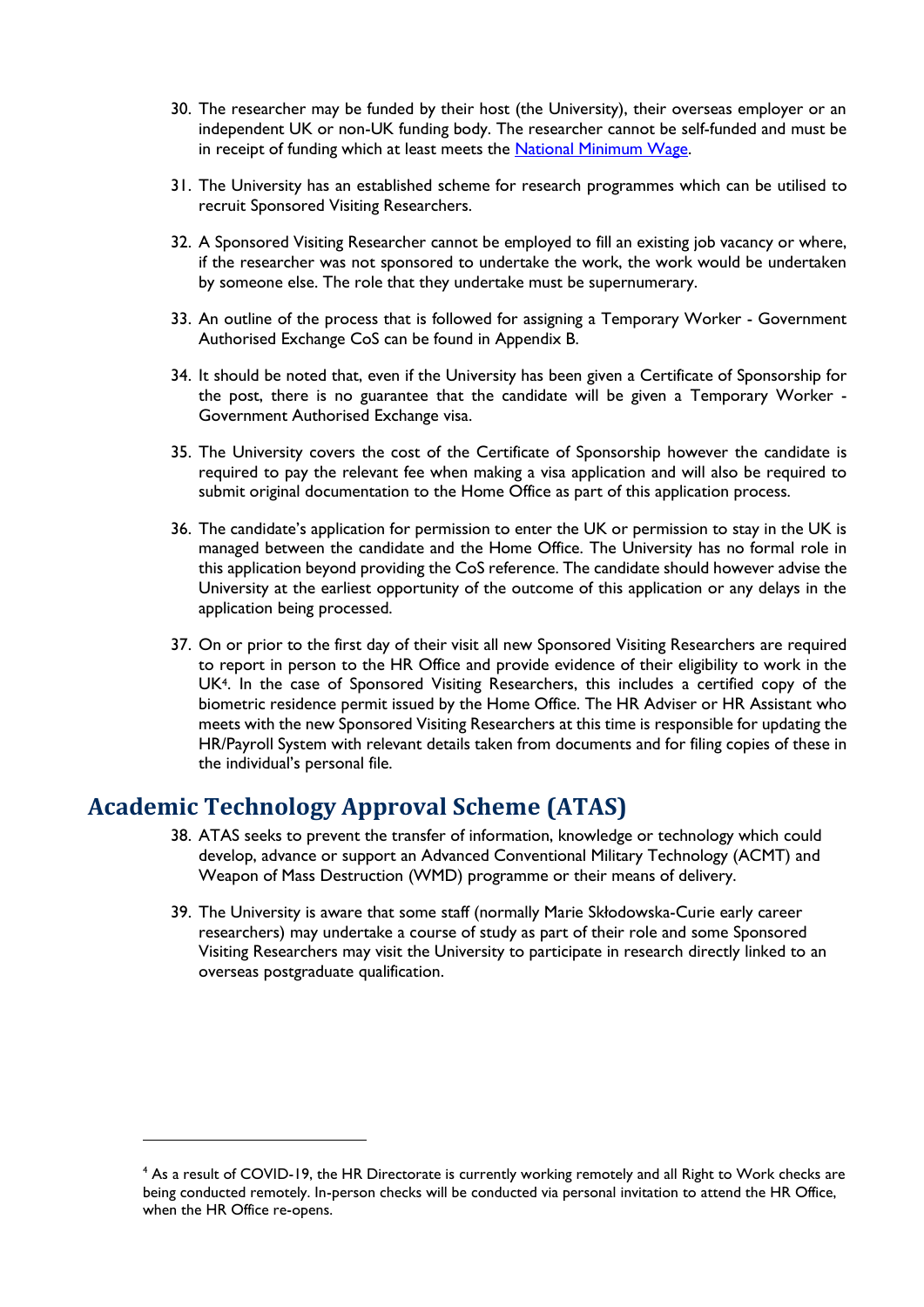Staff and Sponsored Visiting Researchers intending to study/or studying towards a discipline listed in [Appendix ATAS to the Immigration Rules,](https://www.gov.uk/guidance/immigration-rules/immigration-rules-appendix-atas-academic-technology-approval-scheme-atas) when not a national of an exempt country (EU countries, the European Economic Area (EEA), Australia, Canada, Japan, New Zealand, Singapore, South Korea, Switzerland or the United States of America), and where there they are 18 years of age or over, must obtain an Academic Technology Approval Scheme (ATAS) clearance certificate from the Counter-Proliferation Department of the Foreign, Commonwealth and Development Office before starting the relevant course or commencing their visit.

### <span id="page-8-0"></span>**Monitoring Arrangements**

- 40. Under the Skilled Worker and Temporary Worker Government Authorised Exchange (T5) routes of the PBS, and as an A rated sponsor, it is necessary for the University to monitor staff and visitor attendance on an on-going basis and report any sponsored member of staff/visitor who fails to commence employment/their visit with the University, fails to attend work, resigns or has their contract of employment/visit terminated early. A staff member/visitor in any of these situations must be reported by the University, to the Home Office, through the Sponsor Management System within 10 working days of the start date, resignation date, non-attendance date, or termination date.
- 41. **Sponsored staff members, employing departments/schools, and the Human Resources Team** have joint and separate responsibilities to complete the required monitoring of staff set by the Home Office.

#### <span id="page-8-1"></span>**Sponsored Staff & Visitor Responsibilities**

42. **Sponsored staff and visitors** are responsible for the following:

- Maintaining up-to-date contact details either through updating the HR information system (HRIS), or through direct communication of any changes to HR. The Home Office requires that the following details are kept up to date at all times: UK residential address, UK telephone number and mobile telephone number.
- Checking their University e-mail account regularly to ensure that they are informed of any updates with respect to their employment/visit with the University, including those related to their visa, and that they can respond promptly to any requests for information or action the University has in this regard.
- Making appropriate contact with their employing department/school in circumstances of illness or emergencies to clarify the nature of the absence and seek permission as required by normal University procedures. Failure to attend work without such contact/permission will be reported to the Home Office via the Sponsorship Management System.
- Advising their department/school of any intention to resign from their post and/or take up employment elsewhere in a timely manner, providing details of any future UK employer where applicable.
- Advising their employing department/school immediately (and at the latest, within 5 days of the change) and HR that they have moved into an immigration category which does not require a sponsor.
- Applying promptly for further leave to remain where the University has been granted a further certificate to extend the sponsorship period.
- If a migrant worker is travelling outwith the UK, Channel Islands, Isle of Man and Republic of Ireland (the common travel area) they must ensure that they have sufficient clearance to re-enter the UK. Where the leave to remain has been granted for a period of more than six months, this will mean that your leave to remain cannot expire whilst outwith the UK. Where the leave to remain has been granted for a period of less than six months, your leave will lapse if you leave the common travel area.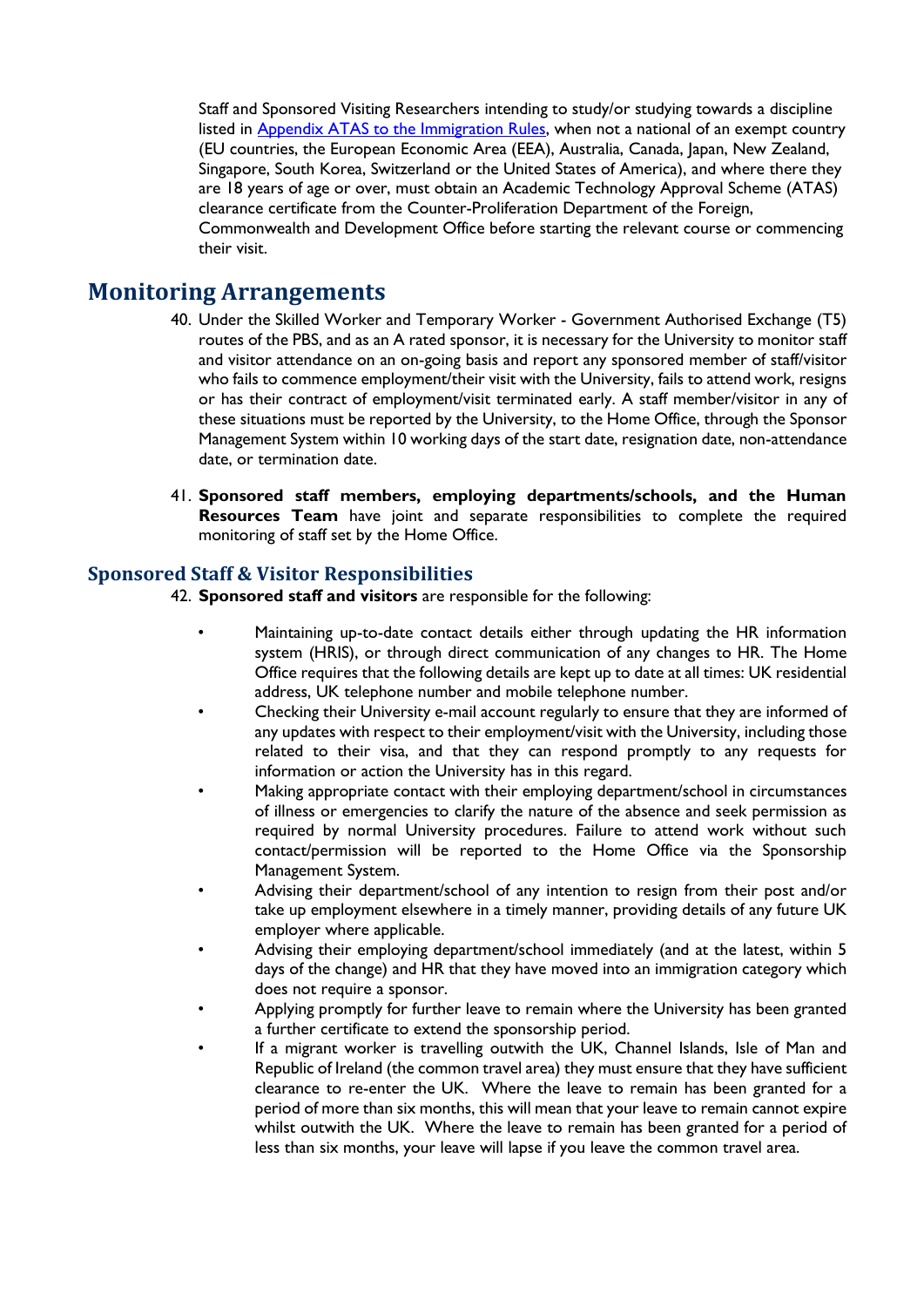#### <span id="page-9-0"></span>**Department Responsibilities**

- 43. **Employing departments/schools** are responsible for the following:
	- Any new sponsored staff members/visitors who do not commence employment on the agreed start date must be reported by the University to the Home Office within 10 working days of the anticipated start date. Departments/schools must advise HR immediately if a sponsored new member of staff/visitor does not attend work as expected in order that the situation can be jointly monitored.
	- Each department/school is required to have in place a robust process through which sponsored Skilled Workers and Temporary Workers - Government Authorised Exchanges (along with all other staff) are effectively monitored in terms of their attendance. Employing departments/schools must advise HR immediately if a sponsored member of staff is absent from work without permission as this must be reported to the Home Office within 10 working days of the 10th day of absence. Where a member of staff or Sponsored Visiting Researcher is on an agreed period of annual leave and/or has made appropriate contact to advise that they are absent due to illness or similar this does not need to be reported.
	- If a staff member or Sponsored Visiting Researcher does not attend work as expected and has not been granted permission for absence by the department/school, efforts should be made by the department/school to contact the staff member or Sponsored Visiting Researcher and establish their whereabouts.
	- Staff members and Sponsored Visiting Researchers must be informed of the local procedures for attendance monitoring/reporting by the department/school, highlighting that they must comply with these procedures as a requirement of their visa.
	- HR must be advised in a timely manner of any changes or proposed changes to the sponsored migrant's circumstances including: a potential promotion or change in job duties/responsibilities, a change of salary level, a period of maternity, paternity, shared parental or adoption leave, a period of Ordinary Parental Leave, a change of location of work, a proposed extension to contract or a proposed early termination of contract/resignation.

#### <span id="page-9-1"></span>**Human Resources Responsibilities**

•

44. **Human Resources** are responsible for the following:

- A list of all Skilled Worker and Temporary Worker Government Authorised Exchange (T5) sponsored migrants is maintained by the team.
- On an on-going basis, information including Home Office updates and changes are shared with Heads of Department/School to ensure current knowledge and any required amendment to practices.
- The HR team will regularly (usually quarterly) email individuals currently sponsored under the Skilled Worker and Temporary Worker - Government Authorised Exchange (T5) routes to remind them of their obligations and to confirm how updates to contact details should be recorded.
	- The HR team will regularly (usually quarterly) send Heads of Departments/School a list of the staff in their area that are currently subject to Skilled Worker and Temporary Worker - Government Authorised Exchange (T5) permissions, including a reminder of the monitoring obligations that apply.
- The HR team will undertake all reporting requirements to the Home Office of any matters of concern or changes of circumstances. Circumstances which are required to be reported to UKVI include:
	- Reductions to salary with the exception of reductions due to periods of maternity, paternity, shared parental or adoption leave and unpaid leave of no more than one month.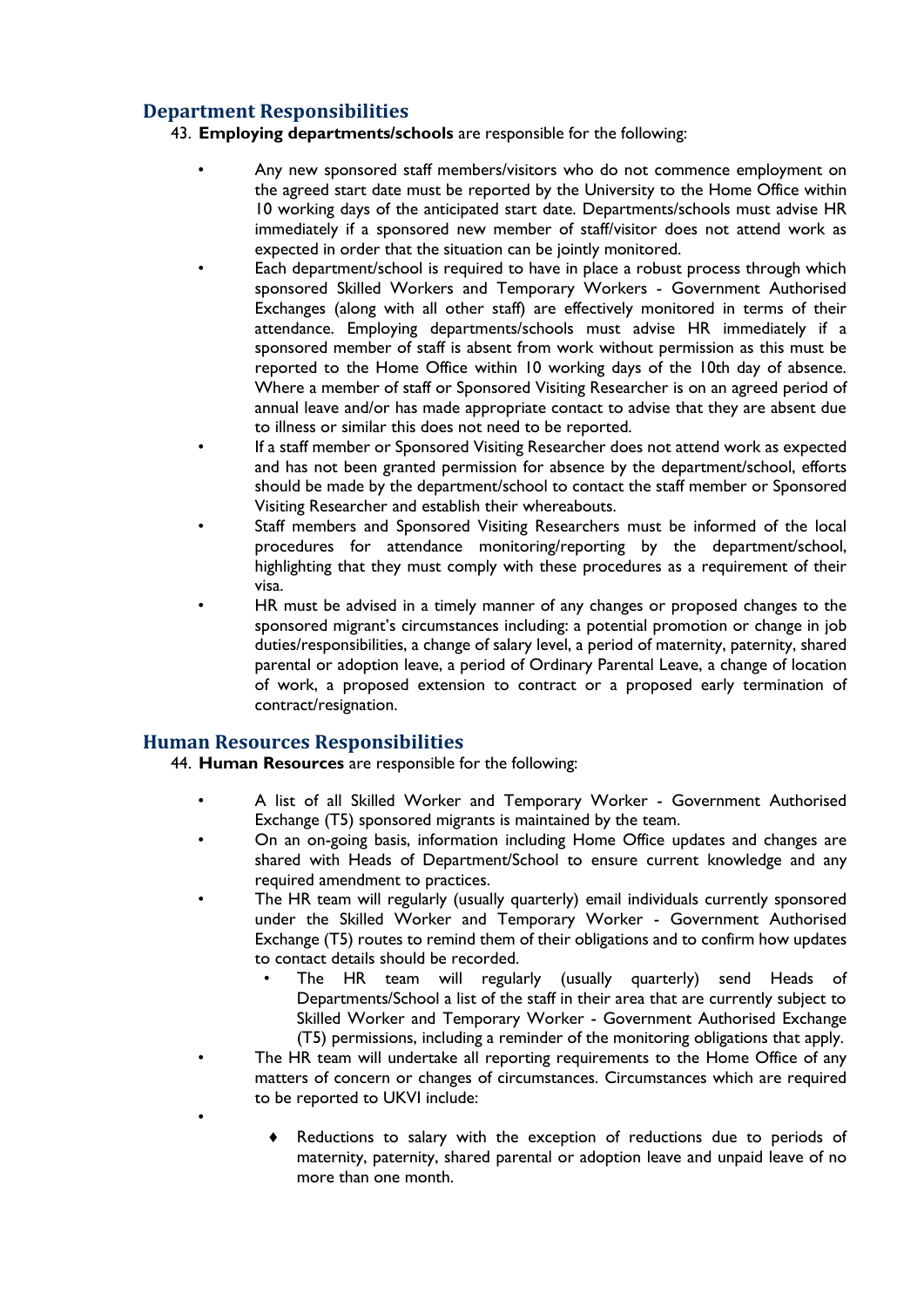- If the sponsored migrant does not commence employment/their visit on the agreed first day with the University
- If the employment contract or visit is terminated earlier than the date of expiry of the CoS e.g. in cases of resignation and dismissal and early conclusion of the visiting period
- In cases where the employee wishes to take a total of more than one month's unpaid leave within a calendar year, the University must stop sponsoring the migrant and this must be reported to the Home Office (unless this is for the reason of: statutory maternity leave, paternity leave or parental leave; statutory adoption leave; sick leave; assisting with a national or international humanitarian or environmental crisis, providing the University agreed to the absence for that purpose; or taking part in legally organised industrial action).
- In cases where the employee/Sponsored Visiting Researcher has switched immigration categories and no longer requires the University to sponsor them e.g. where they have applied for and been granted indefinite leave to remain.
- Promotions or changes in job title or core duties, other than those requiring a change of employment application
- Changes of salary other than those related to annual increments or pay awards and not requiring a change of employment application
- Changes to salary as a result of maternity, paternity or adoption leave or sickness absence lasting one month or more
- Changes to location of work
- Changes which mean the employee will be affected by TUPE regulations
- Unauthorised absence of more than 10 consecutive days. This must be reported within 10 working days after the 10th day of absence.

A Human Resources Home Office Compliance Group meets monthly to review internal processes to ensure all appropriate action is being taken to ensure compliance with relevant legislation and guidance and that any amendments issued by the Home Office are disseminated including changes to procedures where necessary.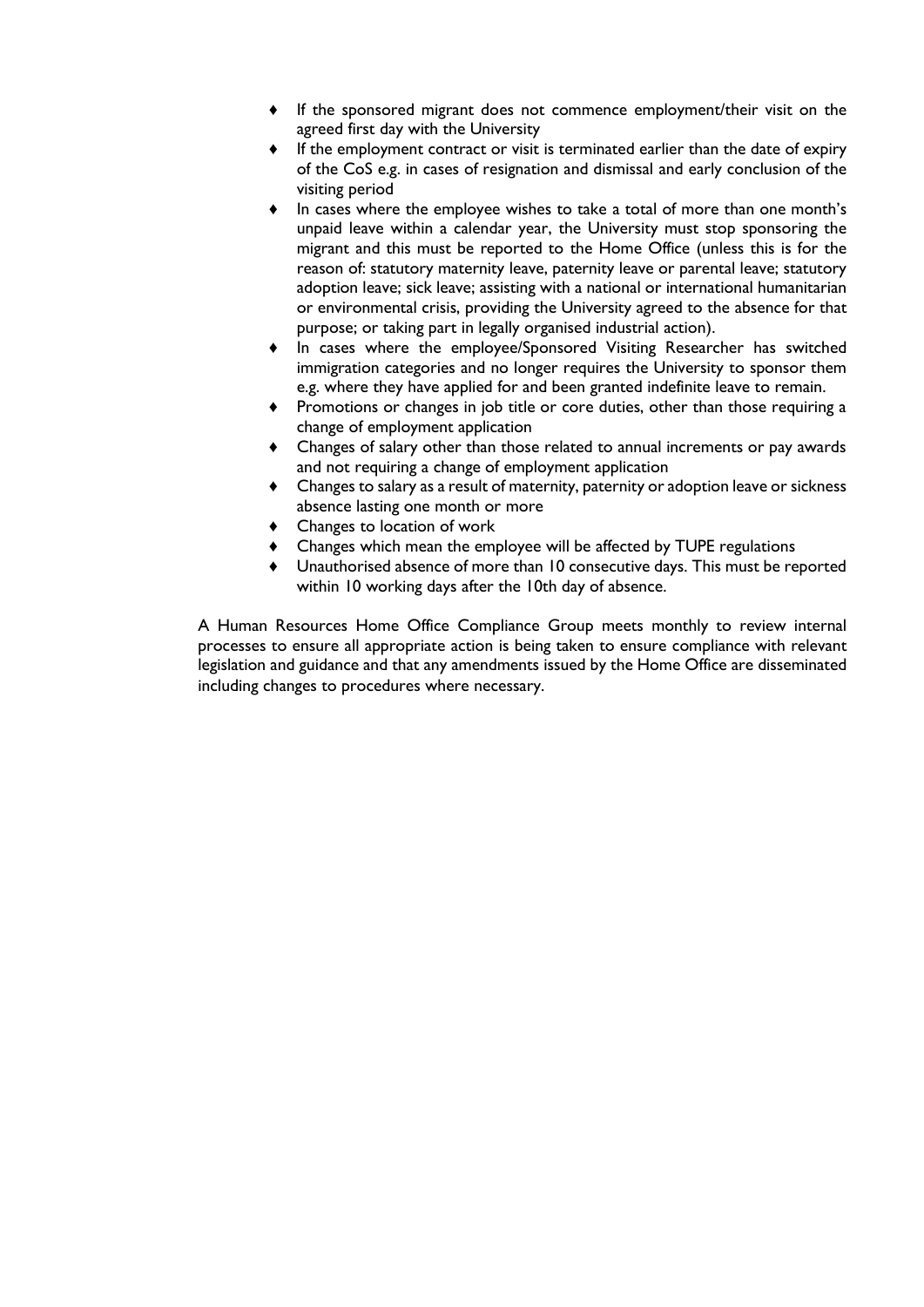## <span id="page-11-0"></span>**Appendix A. Process outline for assigning a Skilled Worker CoS**

- a. **SMS User** requests additional supporting documentation from candidate (normally relevant qualifications and passport)
- b. **Candidate** provides supporting documentation promptly to allow CoS to be processed
- c. **SMS User** decides whether a defined or undefined CoS is needed
- d. **SMS User** completes the appropriate Skilled Worker Checklist and compiles pack of supporting documentation
- e. **SMS User** has Skilled Worker Checklist audited and countersigned by **HR Manager**
- f. **SMS User** completes required fields via the SMS to allocate the CoS. The CoS can be raised within the 3 month period before the start date of appointment/or 3 month period before the employee's Leave to Remain expiry date (for extensions)
- g. On approval, **SMS User** writes formally to candidate confirming CoS reference and advising them to apply for further leave to remain or leave to enter country
- h. **SMS User** passes all information to the **HR Assistant** who adds the case and all relevant information to HR/Payroll System
- i. If the request is rejected, the **SMS User** should advise the **HR Manager** and a decision made on how the matter should be progressed
- j. **SMS User** provides **HR Assistant** responsible for compiling personal file the Skilled Worker Checklist and supporting documentation for inclusion on file
- k. **Candidate** makes application for permission to enter the UK or permission to stay in the UK following receipt of CoS reference. **Candidate** submits timeously and prior to the CoS expiry date; in the case of extensions, **Candidate** ensures application is submitted prior to the expiry of their current leave to remain date
- l. On or prior to the first day of employment **Candidate** reports in person to the HR Office and provide evidence of their eligibility to work in the UK $5$ . In the case of migrant workers, this includes a certified copy of the biometric residence permit issued by UKVI. The **HR Adviser** or **HR Assistant** who meets with the new employee at this time is responsible for updating the HR/Payroll System on the day of receipt, with relevant details taken from documents and for filing copies of these in the individual's personal file.
- m. If the leave to remain granted by the Home Office is for a shorter time period than the original contract offer, the **HR Adviser** will issue the **Candidate** with a revised offer of employment confirming continued employment beyond the leave to remain expiry date is dependent on further leave to remain being granted, where this has not already been indicated.

 $<sup>5</sup>$  As a result of COVID-19, the HR Directorate is currently working remotely and all Right to Work checks are</sup> being conducted remotely. In-person checks will be conducted via personal invitation to attend the HR Office, when the HR Office re-opens.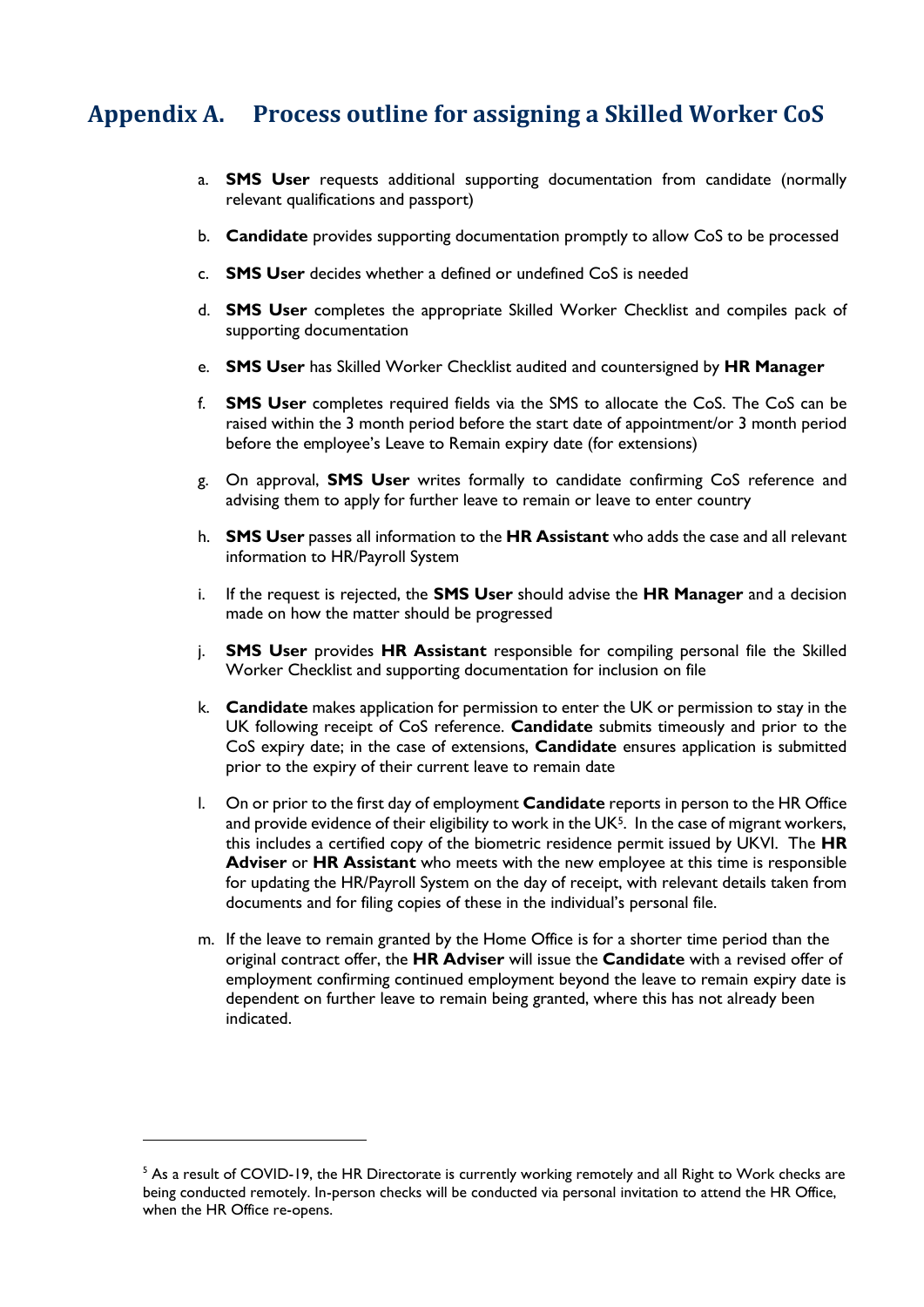## <span id="page-12-0"></span>**Appendix B. Process outline for assigning a Temporary Worker - Government Authorised Exchange CoS**

- a. **Line Manager** who wishes to sponsor a researcher must complete the relevant request form, including obtaining Head of Department authorisation, and submit to HR with supporting documentation
- b. **SMS User** requests additional supporting documentation from the **Sponsored Visiting Researcher**
- c. **Sponsored Visiting Researcher** provides supporting documentation promptly to allow CoS to be processed
- d. **SMS User** completes Temporary Worker Government Authorised Exchange CoS Checklist and compiles pack of documentary evidence and other supporting documentation
- e. **SMS User** has Checklist audited and countersigned by **HR Manager**
- f. **SMS User** completes required fields via the SMS to allocate the CoS. The CoS can be raised within the 3 month period before the start date of visit/or 3 month period before the **Sponsored Visiting Researcher**'s Leave to Remain expiry date (for extensions, where possible)
- g. On approval, **SMS User** writes formally to **Sponsored Visiting Researcher** confirming CoS reference and advising them to apply for further leave to remain or leave to enter the country
- h. **SMS User** passes all information to the **HR Assistant** for adding the case and all relevant information to the HR/Payroll System.
- i. If the request is rejected, the **SMS User** should advise the **HR Manager** to enable a decision to be made as to how the matter should be progressed
- j. **SMS User** provides **HR Assistant** responsible for compiling personal file the Temporary Worker - Government Authorised Exchange CoS Checklist and supporting documentation for inclusion on file
- k. **Sponsored Visiting Researcher** makes application for permission to enter the UK or permission to stay in the UK following receipt of CoS reference. **Sponsored Visiting Researcher** submits timeously and prior to the CoS expiry date; in the case of extensions, **Sponsored Visiting Researcher** ensures application is submitted prior to the expiry of their current leave to remain date